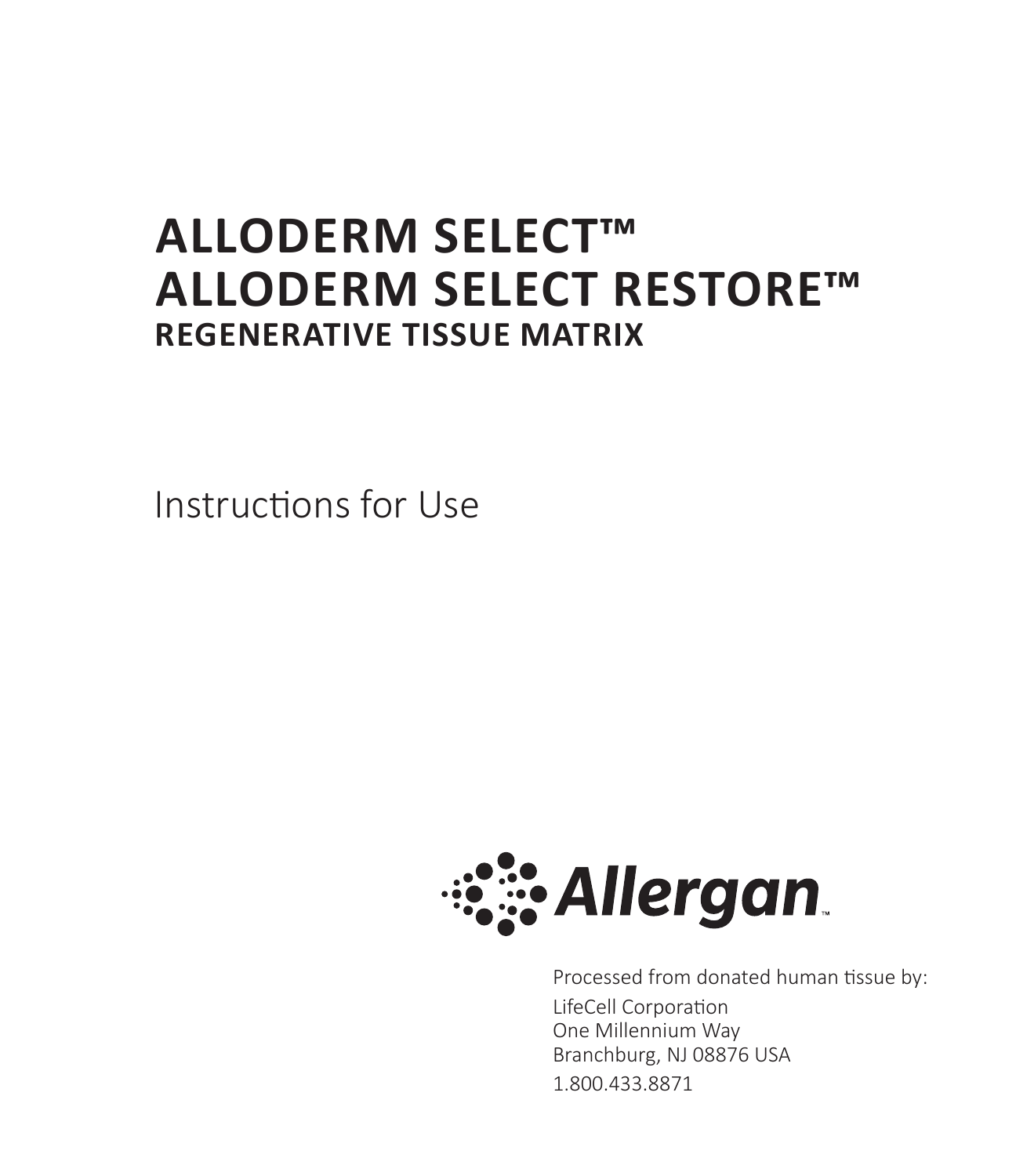# **DESCRIPTION**

ALLODERM SELECT™ Regenerative Tissue Matrix ("ALLODERM SELECT™ RTM") and ALLODERM SELECT RESTORE™ Regenerative Tissue Matrix ("ALLODERM SELECT RESTORE™ RTM") are donated allograft human dermis, processed to remove cells while preserving biologic components and structure of the dermal matrix.

ALLODERM SELECT™ RTM and ALLODERM SELECT RESTORE™ RTM are white to buff colored and uniform in appearance. The products are supplied as a ready to use tissue graft in various different sizes and thickness categories as specified on the label. Product configurations include meshed, non-meshed, and fenestrated. All labeled dimensions are at nominal values only.

Note: The term "ALLODERM SELECT™ RTM" in the following instructions for use shall refer to both ALLODERM SELECT™ RTM and ALLODERM SELECT RESTORE™ RTM products.

# **REGULATORY CLASSIFICATION**

ALLODERM SELECT™ RTM is regulated by the US Food and Drug Administration (FDA) as human tissue for transplantation. ALLODERM SELECT™ RTM is processed and provided in accordance with the FDA's requirements for banked human tissue (21 CFR, Part 1271 Human Cells, Tissues, and Cellular and Tissue Based Products) and Standards for Tissue Banking of the American Association of Tissue Banks (AATB). LifeCell is compliant with the AATB Standards for Tissue Banking and various states as applicable.

## **DONOR SCREENING AND TESTING**

LifeCell has determined the donor of this tissue graft to be an eligible donor based on the results of donor screening and testing records and thereby declare the tissue to be safe for transplantation.

Donor screening includes, but may not be limited to, review of relevant medical records including a current donor risk assessment interview, a physical examination of the donor, laboratory test results, existing coroner and autopsy results, and other information pertaining to risk factors for relevant communicable diseases.

Comprehensive donor screening and testing is performed on all tissue donors in accordance with FDA regulations, AATB standards and applicable state requirements. Refer to the Summary of Records label provided with each graft for details of the testing.

Due to limitations in testing technology, testing and donor screening cannot totally eliminate the risk that human source material will transmit disease.

# **INDICATIONS FOR USE**

ALLODERM SELECT™ RTM is intended to be used for repair or replacement of damaged or inadequate integumental tissue or for other homologous uses of human integument.

Each package of ALLODERM SELECT™ RTM is intended for use in one patient, on a single occasion.

ALLODERM SELECT™ RTM is not indicated for use as a dural substitute.

ALLODERM SELECT™ RTM is not intended for use in veterinary applications.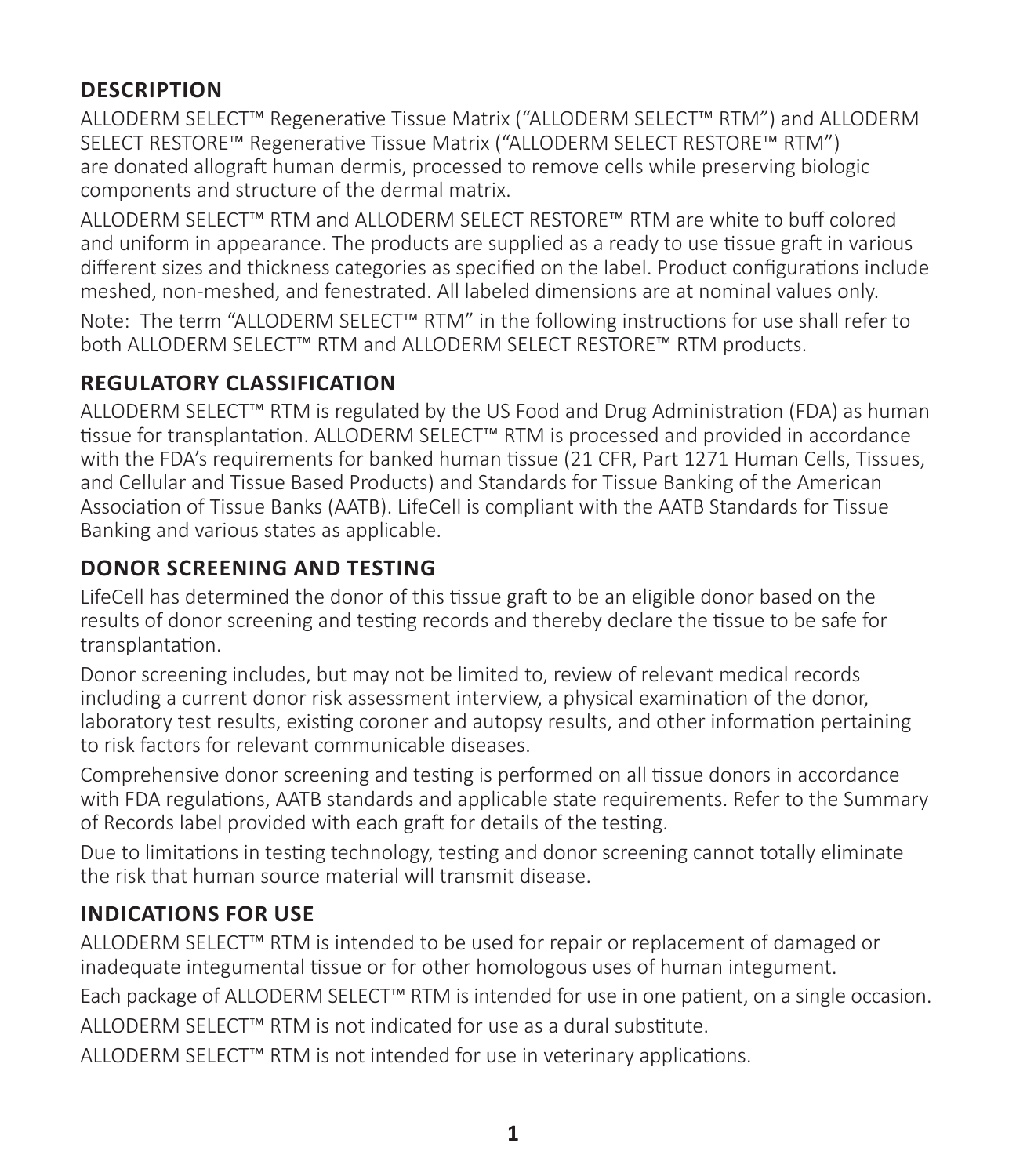# **CONTRAINDICATIONS**

Polysorbate 20 is a component of the aqueous phosphate buffered preservation solution and therefore ALLODERM SELECT<sup>™</sup> RTM should not be used in patients with a known sensitivity to this material.

Trace amounts of antibiotics may be present. ALLODERM SELECT™ RTM should not be used in patients with a known sensitivity to any of the antibiotics listed on the package labels.

#### **WARNINGS**

Processing of the tissue, laboratory testing, and careful donor screening minimize the risk of the donor tissue transmitting disease to the recipient patient. As with any processed donor tissue, ALLODERM SELECT™ RTM is not guaranteed to be free of all pathogens. No longterm studies have been conducted to evaluate the carcinogenic or mutagenic potential or reproductive impact of the clinical application of ALLODERM SELECT™ RTM.

**DO NOT** re-sterilize ALLODERM SELECT™ RTM.

**DO NOT** reuse once the tissue graft has been removed from the packaging and/or is in contact with a patient.

Discard all open and unused portions of the product in accordance with standard medical practice and institutional protocols for disposal of human tissue. Once a package or container seal has been compromised, the tissue shall be either transplanted, if appropriate, or otherwise discarded.

**DO NOT** use if the foil pouch is opened or damaged.

**DO NOT** use if the seal is broken or compromised.

**DO NOT** use if the temperature monitoring device does not display "OK".

**DO NOT** use product after expiration date noted on the label.

Transfer ALLODERM SELECT™ RTM from the foil pouch aseptically.

**DO NOT** place the foil pouch in the sterile field.

## **PRECAUTIONS**

- Poor general medical condition or any pathology that would limit the blood supply and compromise healing should be considered when selecting patients for implanting ALLODERM SELECT™ RTM as such conditions may compromise successful clinical outcome.
- Whenever clinical circumstances require implantation in a site that is contaminated or infected, appropriate local and/or systemic anti-infective measures should be taken.
- ALLODERM SELECT™ RTM has a distinct basement membrane (upper) and dermal surface (lower). (See **ORIENTATION**.) It is recommended that the dermal side be placed against the most vascular tissue.
- Soak the tissue for a minimum of 2 minutes using a sterile basin and room temperature sterile saline or room temperature sterile lactated Ringer's solution to cover the tissue.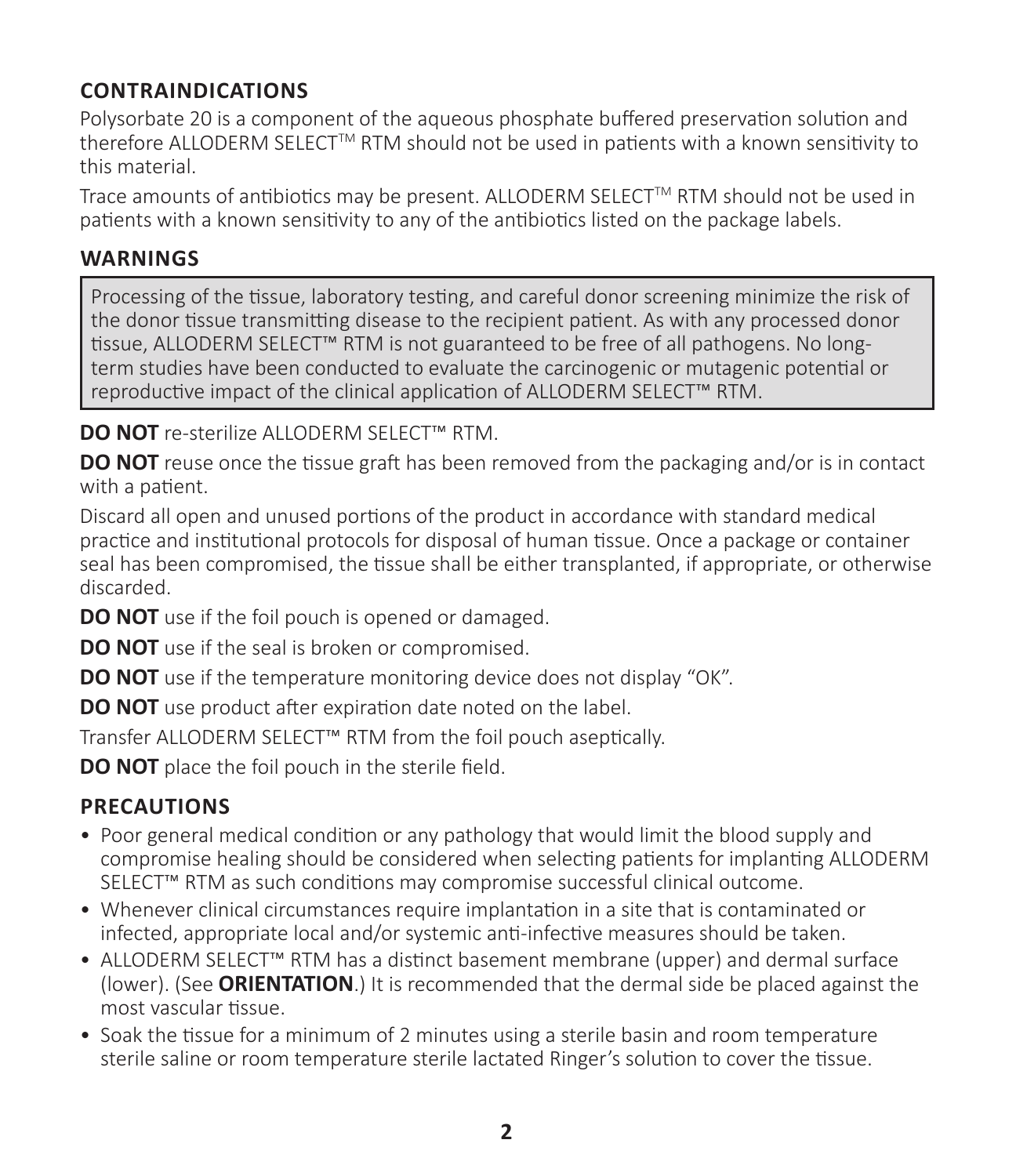- If any hair is visible, remove using aseptic technique before implantation.
- ALLODERM SELECT™ RTM should be hydrated and moist when the package is opened. **DO NOT** use if ALLODERM SELECT™ RTM is dry.
- ALLODERM SELECT™ RTM is limited to use by specific health professionals (e.g., physicians, dentists, and/or podiatrists).
- Certain considerations should be made in order to reduce the risk of adverse events when performing surgical procedures using a tissue graft. Please see the following sections for more information on patient/product selection and surgical procedures involving tissue implantation before using ALLODERM SELECT™ RTM.

#### **ADVERSE EVENTS**

Potential adverse events which may result from surgical procedures associated with the implant of a tissue graft include, but are not limited to the following: wound or systemic infection; seroma; dehiscence; hypersensitive, allergic or other immune response; and sloughing or failure of the graft.

Adverse outcomes potentially attributed to ALLODERM SELECT™ RTM must be reported promptly to your local sales representative or call LifeCell Corporation, an Allergan affiliate at 1.800.433.8871.

# **STORAGE**

- Store product at room temperature in its original packaging.
- Refer to the included temperature monitor to ensure that product has been stored within tolerance limits. Only use the product if the included temperature monitor displays "OK" on the screen. **DO NOT** use if the screen displays anything other than "OK".
- It is the responsibility of the Tissue Dispensing Service, Tissue Distribution Intermediary, and/ or End-User Clinician to maintain tissue intended for transplantation in appropriate storage conditions prior to further distribution or transplant.
- The expiration date for the product is recorded on the product labeling as 4 digit year and 2 digit month (YYYY-MM) or 4 digit year, 2 digit month, and 2 digit day (YYYY-MM-DD). The product expires on the last day of the month indicated.
- **DO NOT** use product after the expiration date. Expiration date printed on the labeling is valid as long as product is stored at room temperature and in an unopened foil pouch. If the product is past its expiration date, discard in accordance with standard medical practice and institutional protocols for disposal of human tissue.

## **HOW SUPPLIED**

ALLODERM SELECT™ RTM is processed and stored in a patented aqueous phosphate buffered preservation solution. The tissue graft undergoes a terminal sterilization process that includes electron beam irradiation to meet a Sterility Assurance Level (SAL) of  $10^{-3}$ , and is supplied in a plastic holder, which is enclosed within a foil pouch. Product thickness category and size are clearly marked on the label located on the foil pouch.

**IMPORTANT:** It is the responsibility of the healthcare practitioner to maintain recipient records for the purpose of tracing tissue post-implantation. Patient tracking labels are provided for convenience.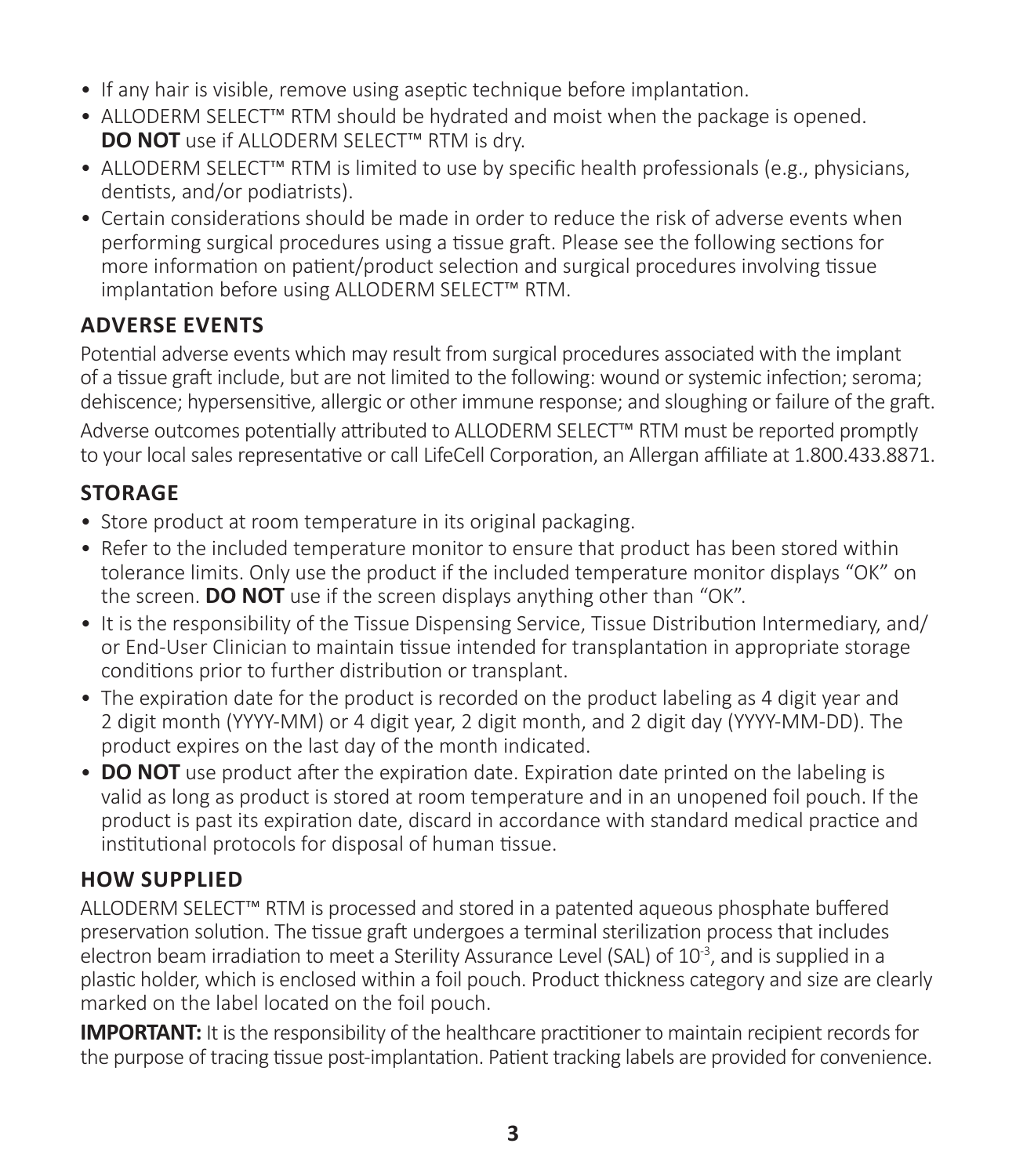## **INSTRUCTIONS FOR PREPARING ALLODERM SELECT™ RTM FOR SURGICAL USE**

These instructions are designed to serve as a general guideline. They are not intended to supersede institutional protocols or professional clinical judgment concerning patient care. Users should be familiar with surgical procedures and techniques involving tissue implantation before using ALLODERM SELECT™ RTM.

#### **REQUIRED MATERIALS**

- Sterile forceps
- Soaking fluid: room temperature sterile saline or room temperature sterile lactated Ringer's solution
- One sterile basin per piece of ALLODERM SELECT™ RTM

#### **PREPARATION INSTRUCTIONS**

- 1. Open the carton and remove the foil pouch.
- 2. Peel open the foil pouch and remove the plastic holder using aseptic technique. The plastic holder is sterile and may be placed directly into the sterile field.
- 3. Open the plastic holder carefully and aseptically remove the tissue graft. Always use sterile gloved hands or forceps when handling ALLODERM SELECT™ RTM.
- 4. Soak the tissue graft for a minimum of 2 minutes using a sterile basin and room temperature sterile saline or room temperature sterile lactated Ringer's solution to cover the tissue graft.
- 5. Store the tissue graft in the room temperature sterile solution until ready for implantation. The tissue graft can be stored in sterile solution for a maximum of 4 hours.

#### **Orientation**

ALLODERM SELECT™ RTM has two distinct sides, the "dermal" side and the "basement membrane" side. The dermal side absorbs blood. The basement membrane side repels blood. The dermal side should be placed against the most vascular tissue.

To determine proper orientation, add a drop of blood to both sides of the tissue graft and rinse with sterile solution. The dermal side will have a bloody appearance, whereas the basement membrane side will appear pink.

Meshed ALLODERM SELECT™ tissue grafts contain a row of the letter "I" in the mesh pattern. When oriented correctly (basement membrane side up), the row of Ls should appear as it does in the diagram below. Alternatively, proper orientation may also be determined by the blood test described above.

|              | __<br>__              | __<br>____                                                                                                                                                                                                                                                                                                                                                                                                                                                                                         |
|--------------|-----------------------|----------------------------------------------------------------------------------------------------------------------------------------------------------------------------------------------------------------------------------------------------------------------------------------------------------------------------------------------------------------------------------------------------------------------------------------------------------------------------------------------------|
| _            | __<br>_               | _<br>--                                                                                                                                                                                                                                                                                                                                                                                                                                                                                            |
|              | __<br>___             | ___<br>--                                                                                                                                                                                                                                                                                                                                                                                                                                                                                          |
|              |                       |                                                                                                                                                                                                                                                                                                                                                                                                                                                                                                    |
|              |                       |                                                                                                                                                                                                                                                                                                                                                                                                                                                                                                    |
| __<br>__     |                       | ---                                                                                                                                                                                                                                                                                                                                                                                                                                                                                                |
| ___          |                       | ---<br>--<br>$\overline{\phantom{a}}$                                                                                                                                                                                                                                                                                                                                                                                                                                                              |
|              |                       | London Commercial<br>--<br>____                                                                                                                                                                                                                                                                                                                                                                                                                                                                    |
|              |                       | sense sense sense sense<br>1000<br>some some state<br>$\sim$                                                                                                                                                                                                                                                                                                                                                                                                                                       |
| - - -        | -<br>=                | <b>COLOR CONTRACTOR</b><br>$\cdots$<br>____<br>$-$                                                                                                                                                                                                                                                                                                                                                                                                                                                 |
|              |                       | ____<br>____                                                                                                                                                                                                                                                                                                                                                                                                                                                                                       |
| <b>STATE</b> | ---<br>$-$            | some some some<br>$\frac{1}{2} \left( \frac{1}{2} \right) \left( \frac{1}{2} \right) \left( \frac{1}{2} \right) \left( \frac{1}{2} \right) \left( \frac{1}{2} \right) \left( \frac{1}{2} \right) \left( \frac{1}{2} \right) \left( \frac{1}{2} \right) \left( \frac{1}{2} \right) \left( \frac{1}{2} \right) \left( \frac{1}{2} \right) \left( \frac{1}{2} \right) \left( \frac{1}{2} \right) \left( \frac{1}{2} \right) \left( \frac{1}{2} \right) \left( \frac{1}{2} \right) \left( \frac$<br>__ |
|              |                       | --                                                                                                                                                                                                                                                                                                                                                                                                                                                                                                 |
| __           | ___<br>_<br>__<br>___ | --<br>__<br>-<br>__                                                                                                                                                                                                                                                                                                                                                                                                                                                                                |
|              |                       |                                                                                                                                                                                                                                                                                                                                                                                                                                                                                                    |
|              |                       |                                                                                                                                                                                                                                                                                                                                                                                                                                                                                                    |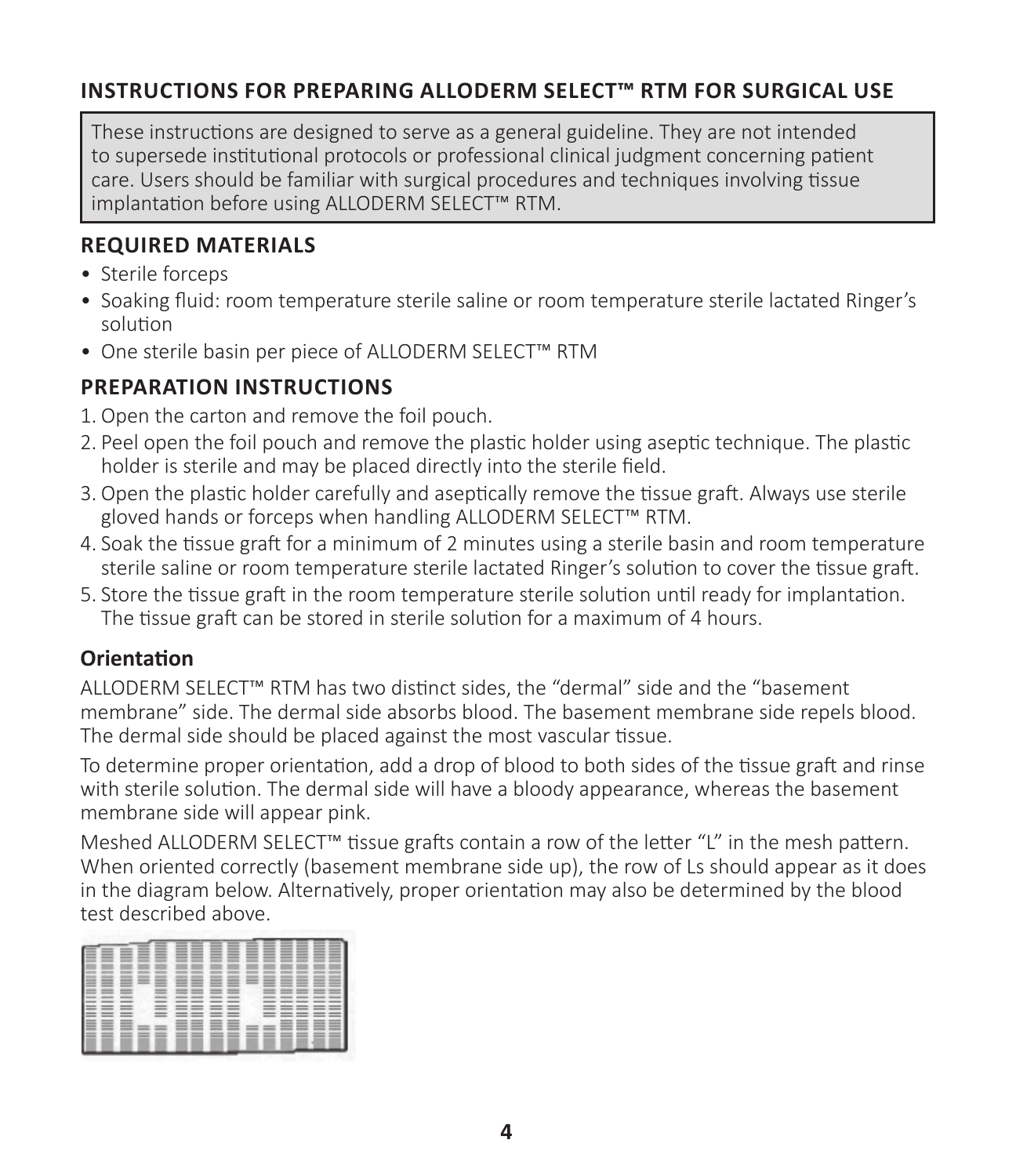## **IMPLANTATION INSTRUCTIONS**

- 1. Prepare the surgical site using standard techniques.
- 2. ALLODERM SELECT<sup>IM</sup> RTM may be folded, trimmed or cut as required to fit the surgical site using aseptic technique, ensuring allowance for overlap.
- 3. Transfer ALLODERM SELECTTM RTM to the surgical site using sterile gloves or forceps.
- 4. Suture ALLODERM SELECT™ RTM into place.
- 5. Complete the standard surgical procedure.
- 6. Discard any unused portions of ALLODERM SELECT<sup>TM</sup> RTM as per institutional procedures.

# **CONSIDERATIONS FOR PATIENT/PRODUCT SELECTION**

The following considerations are intended to serve only as general guidelines. They are not intended to supersede institutional protocols or professional clinical judgment concerning patient care. Users should be familiar with surgical procedures and techniques involving tissue implantation before using ALLODERM SELECT™ RTM.

- Carefully consider the risk/benefit balance of using a tissue graft in patients with significant co-morbidities, including but not limited to: obesity, active tobacco use, diabetes, immunosuppression, malnourishment, poor tissue oxygenation or perfusion, and pre- or post-operative radiation.
- Carefully consider patient factors (e.g., skin flap size and tissue viability) and product sizing when selecting a tissue graft, such as ALLODERM SELECT™ RTM.

# **TECHNIQUE CONSIDERATIONS**

The following considerations are intended to serve only as general guidelines. They are not intended to supersede institutional protocols or professional clinical judgment concerning patient care. Users should be familiar with surgical procedures and techniques involving tissue implantation before using ALLODERM SELECT™ RTM.

- As with any tissue graft, careful aseptic technique should be practiced and contact of the graft with the patient's skin should be minimized.
- As a standard practice, utilize bioburden-reducing techniques in significantly contaminated or infected cases to minimize contamination levels at the surgical site, including but not limited to, appropriate drainage, debridement, negative pressure therapy, and/or antimicrobial therapy.
- The surrounding tissue should be carefully assessed for quality and adequate thickness. Ensure that the patient's tissue is well-perfused prior to implanting a tissue graft, such as ALLODERM SELECT™ RTM.
- ALLODERM SELECT™ RTM should be covered with healthy, viable tissue; portions of the tissue that appear ischemic or necrotic should be addressed using professional clinical judgment prior to implantation.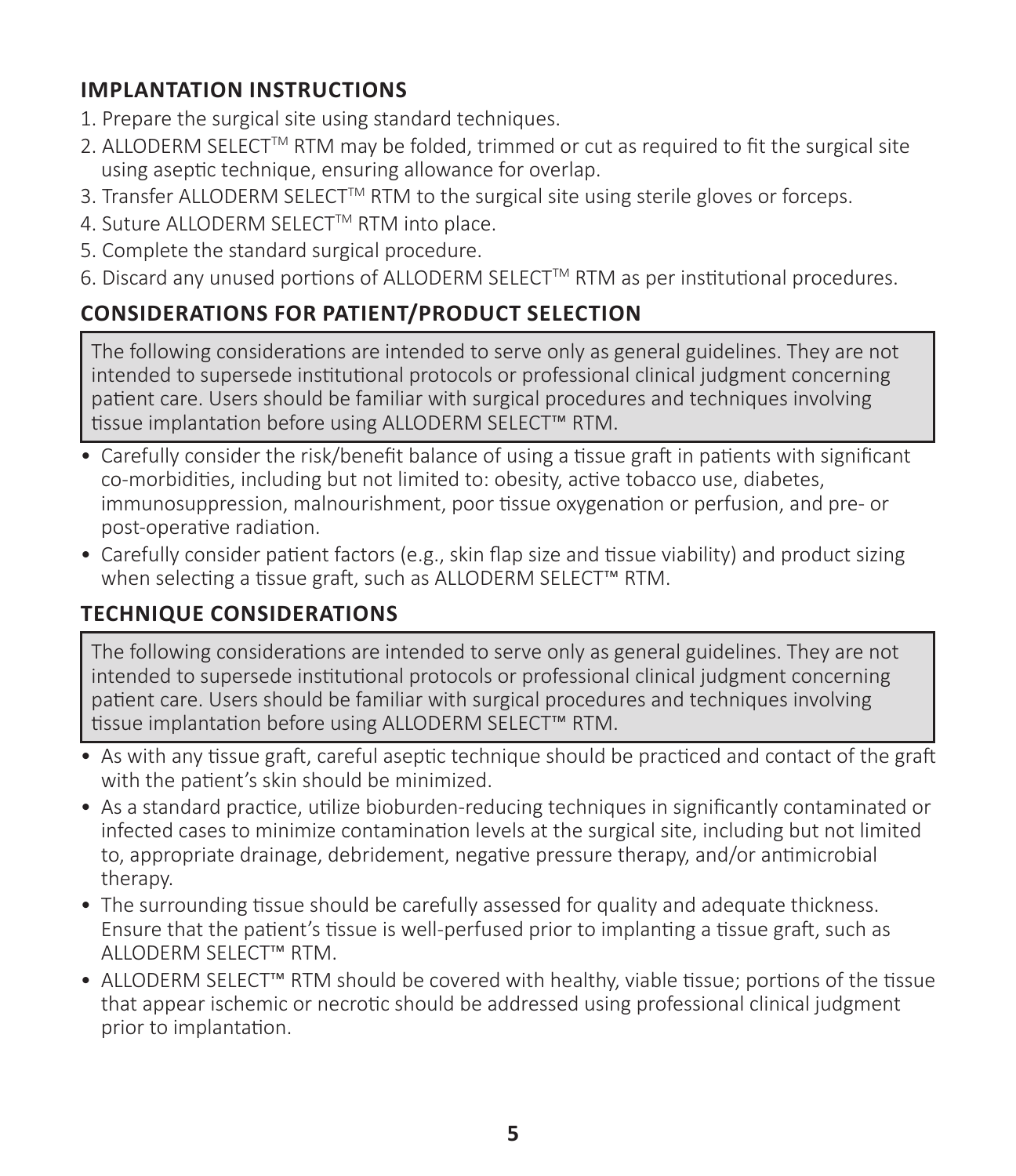- Surgeons should prepare surgical site and complete surgical procedure following current standard-of-care guidelines and institutional protocols. Surgeons should use professional clinical judgment when addressing patient care.
- Carefully consider appropriate placement and fixation of the tissue graft. The tissue graft should be sized and sutured in place under appropriate physiological tension and potential dead space should be minimized to reduce the risk of fluid accumulation. Care should be taken to avoid excessive tension on the overlying skin at the time of closure.
- For abdominal wall repair applications, re-approximate rectus muscles back to the midline wherever possible. If primary closure is not achievable, reduce the size of the defect as much as possible, and underlay ALLODERM SELECT™ RTM at least 3–5 cm or as far in as required to reach healthy tissue. Use of permanent sutures is recommended.
- Removing the laxity will increase the surface area of each tissue graft by 30–50%. For example, a 16x20 cm graft can expand up to 19x25 cm when sutured under significant tension.
- Surgeons should follow current standard-of-care guidelines and institutional protocols for type, placement, and dwell time of active closed-suction surgical drains to minimize the risk of fluid accumulation.

#### **CONSIDERATIONS FOR SKIN GRAFTING**

The following considerations are intended to serve only as general guidelines. They are not intended to supersede institutional protocols or professional clinical judgment concerning patient care. Users should be familiar with grafting techniques before using ALLODERM SELECT™ RTM.

- After applying the ALLODERM SELECT™ RTM, dress it with multi-layered dressing to prevent surface desiccation, to prevent maceration, to provide protection from shearing forces, and to provide a suitable microbial barrier.
- Dressings should not be saturated, as this may cause maceration of the ALLODERM SELECT™ RTM, resulting in poor allograft engraftment.
- The ALLODERM SELECT™ RTM should remain undisturbed for a minimum of 7 days during the initial healing period to allow revascularization and reepithelialization.
- Outer layers of the dressing may require frequent changing during the first few days to prevent accumulation of fluid and bacteria. When changing, take extreme care not to disturb the graft.
- On or about Day 7, the inner layer may be removed. During this time period, some areas of the ALLODERM™ SELECT RTM may appear white/yellow or whiter than the surrounding epidermis, and may only weakly adhere. This is normal.
- Until the grafts are fully revascularized and reepithelialized, they should be re-dressed with a nonadherent dressing.
- As the epidermis establishes over the entire ALLODERM SELECT™ RTM surface and keratinocytes differentiate to form a cornified layer, protective dressings may be eliminated.